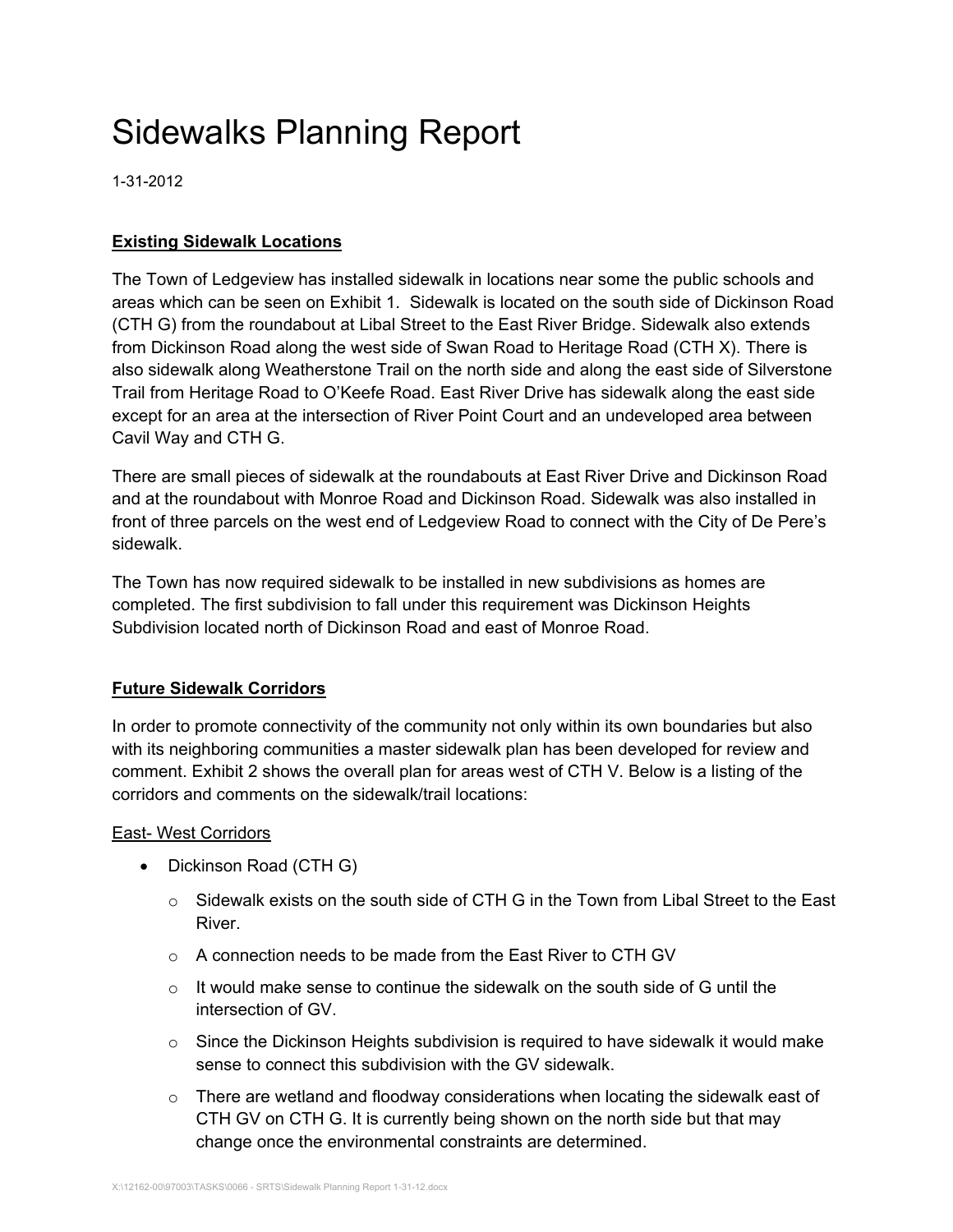- Ledgeview Road
	- $\circ$  Sidewalk exists from Lone Oak to 750' east of Swan Road on the south side in the City of De Pere.
	- o Sidewalk should be extended to Winding Waters to accommodate pedestrian traffic from this subdivision on both sides of the roadway.
	- o A connection to the CTH GV system and continuing east to the Mystery Valley Subdivision would provide access to Heritage School, the Middle School, and Piggly Wiggly area.
	- $\circ$  There are wetland and floodway considerations when locating the sidewalk east of Winding Waters. It is currently being shown on the north side but that may change once the environmental constraints are determined.
- CTH SB (south bypass)/CTH GV
	- $\circ$  The 8 foot sidewalk/trail will ultimately run from STH 57 to STH 172 when the project is completed. Once the Fox River crossing is completed the sidewalk/trail will connect west of USH 41.
	- o The sidewalk/trail is located on the west side of CTH GV.
- CTH X (Heritage Road)
	- o De Pere intends to install sidewalk on CTH X from CTH PP to STH 57
	- $\circ$  Connect the intersection of CTH X and CTH PP to Swan Road and the Heritage School
	- $\circ$  Curb and gutter could be installed in future for sidewalk to be placed behind C&G
- Oak Ridge Circle to Scray Hill
	- o This is a future connection as development occurs
	- o Provides access to Scray Hill Park
- CTH GV to Bower Creek Road
	- o This is a future connection as development occurs
- Bower Creek Road to Dollar Road
	- $\circ$  This is a future connection as development occurs
	- $\circ$  Sidewalk along Dallas Lane and then a trail on easement up the escarpment

#### North – South Corridors

- CTH PP (S. Broadway)
	- $\circ$  County will be reconstructing roadway from STH 57 to CTH PP to an urban section with roundabout at PP and X. Few years later they will extend urban section from X to south of Rockland Road.
	- o Sidewalk between O'Keefe and CTH X for connection from De Pere to Cook Street.
	- $\circ$  Future sidewalk extension from X to Rockland Road (CTH SB)